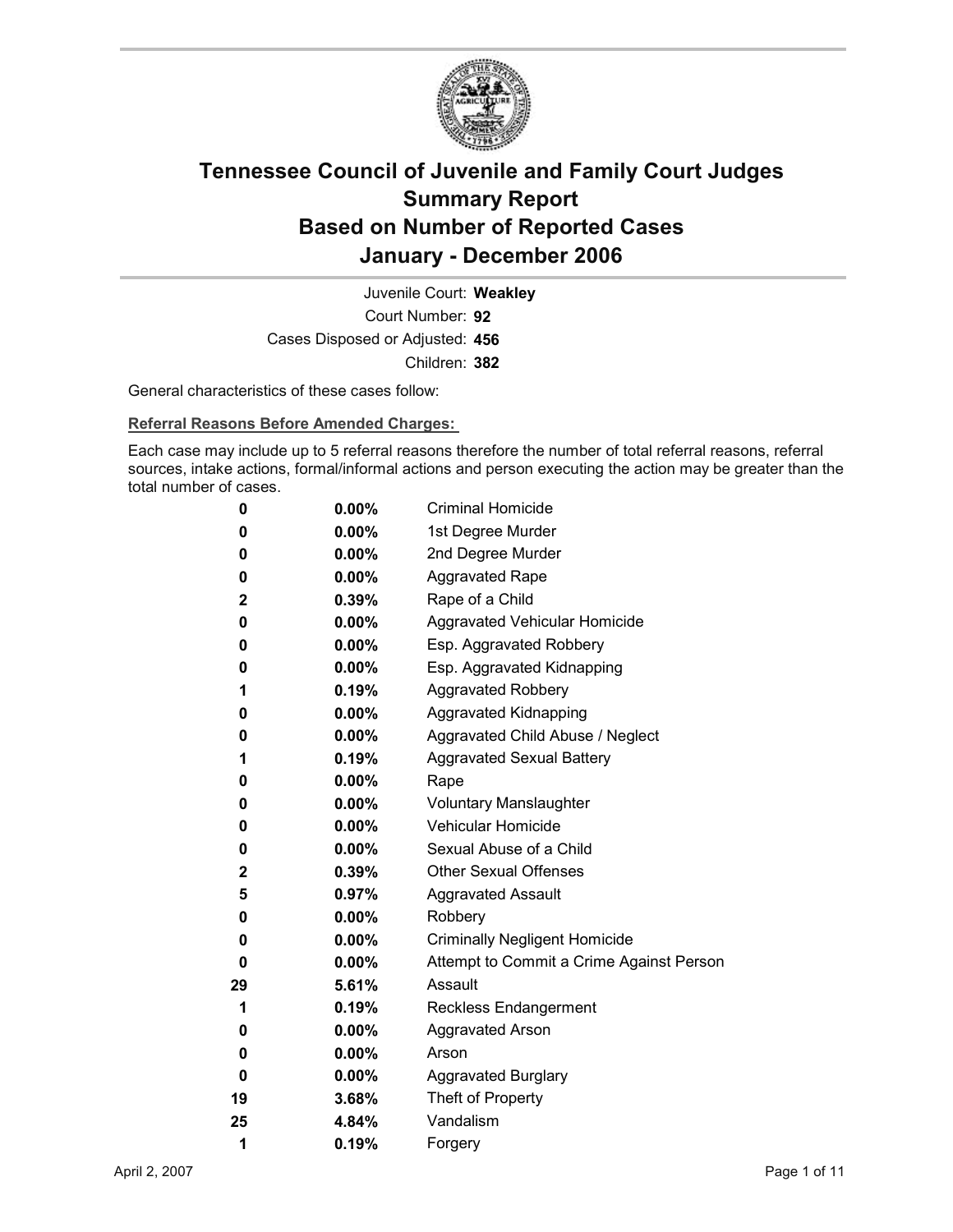

Court Number: **92** Juvenile Court: **Weakley** Cases Disposed or Adjusted: **456** Children: **382**

#### **Referral Reasons Before Amended Charges:**

Each case may include up to 5 referral reasons therefore the number of total referral reasons, referral sources, intake actions, formal/informal actions and person executing the action may be greater than the total number of cases.

| 0              | 0.00%    | <b>Worthless Checks</b>                                     |
|----------------|----------|-------------------------------------------------------------|
| 1              | 0.19%    | Illegal Possession / Fraudulent Use of Credit / Debit Cards |
| 6              | 1.16%    | <b>Burglary</b>                                             |
| 0              | $0.00\%$ | Unauthorized Use of a Vehicle                               |
| 0              | 0.00%    | <b>Cruelty to Animals</b>                                   |
| 0              | $0.00\%$ | Sale of Controlled Substances                               |
| $\overline{2}$ | 0.39%    | <b>Other Drug Offenses</b>                                  |
| 12             | 2.32%    | <b>Possession of Controlled Substances</b>                  |
| 0              | 0.00%    | <b>Criminal Attempt</b>                                     |
| 0              | $0.00\%$ | Carrying Weapons on School Property                         |
| $\overline{2}$ | 0.39%    | Unlawful Carrying / Possession of a Weapon                  |
| 0              | 0.00%    | <b>Evading Arrest</b>                                       |
| 0              | 0.00%    | Escape                                                      |
| 0              | $0.00\%$ | Driving Under Influence (DUI)                               |
| 36             | 6.96%    | Possession / Consumption of Alcohol                         |
| 3              | 0.58%    | Resisting Stop, Frisk, Halt, Arrest or Search               |
| 0              | $0.00\%$ | <b>Aggravated Criminal Trespass</b>                         |
| 2              | 0.39%    | Harassment                                                  |
| 0              | 0.00%    | Failure to Appear                                           |
| 3              | 0.58%    | Filing a False Police Report                                |
| 3              | 0.58%    | Criminal Impersonation                                      |
| 21             | 4.06%    | <b>Disorderly Conduct</b>                                   |
| 3              | 0.58%    | <b>Criminal Trespass</b>                                    |
| 5              | 0.97%    | <b>Public Intoxication</b>                                  |
| 0              | $0.00\%$ | Gambling                                                    |
| 21             | 4.06%    | Traffic                                                     |
| 0              | 0.00%    | Local Ordinances                                            |
| 0              | $0.00\%$ | Violation of Wildlife Regulations                           |
| 0              | 0.00%    | Contempt of Court                                           |
| 13             | 2.51%    | <b>Violation of Probation</b>                               |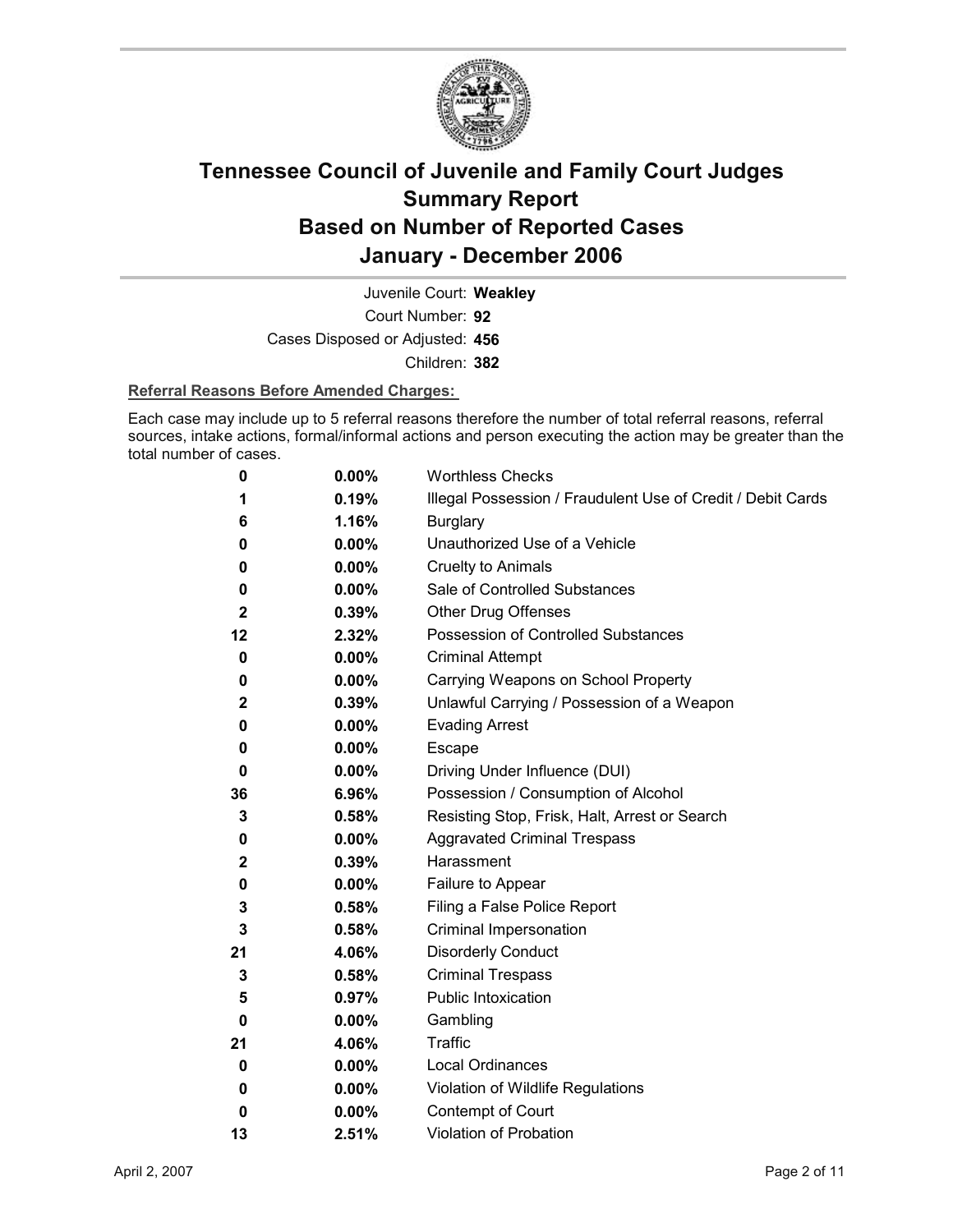

Court Number: **92** Juvenile Court: **Weakley** Cases Disposed or Adjusted: **456** Children: **382**

#### **Referral Reasons Before Amended Charges:**

Each case may include up to 5 referral reasons therefore the number of total referral reasons, referral sources, intake actions, formal/informal actions and person executing the action may be greater than the total number of cases.

| 0            | 0.00%    | <b>Violation of Aftercare</b>          |
|--------------|----------|----------------------------------------|
| 14           | 2.71%    | <b>Unruly Behavior</b>                 |
| 115          | 22.24%   | Truancy                                |
| 5            | 0.97%    | In-State Runaway                       |
| $\bf{0}$     | 0.00%    | Out-of-State Runaway                   |
| 12           | 2.32%    | Possession of Tobacco Products         |
| $\mathbf{2}$ | 0.39%    | Violation of a Valid Court Order       |
| 4            | 0.77%    | <b>Violation of Curfew</b>             |
| 0            | $0.00\%$ | Sexually Abused Child                  |
| 0            | 0.00%    | <b>Physically Abused Child</b>         |
| 83           | 16.05%   | Dependency / Neglect                   |
| 3            | 0.58%    | <b>Termination of Parental Rights</b>  |
| 0            | $0.00\%$ | <b>Violation of Pretrial Diversion</b> |
| 0            | $0.00\%$ | Violation of Informal Adjustment       |
| 16           | 3.09%    | <b>Judicial Review</b>                 |
| 0            | $0.00\%$ | <b>Administrative Review</b>           |
| 0            | $0.00\%$ | <b>Foster Care Review</b>              |
| 23           | 4.45%    | Custody                                |
| 6            | 1.16%    | Visitation                             |
| 1            | 0.19%    | Paternity / Legitimation               |
| 0            | $0.00\%$ | <b>Child Support</b>                   |
| 0            | $0.00\%$ | <b>Request for Medical Treatment</b>   |
| 0            | 0.00%    | <b>Consent to Marry</b>                |
| 14           | 2.71%    | Other                                  |
| 517          | 100.00%  | <b>Total Referrals</b>                 |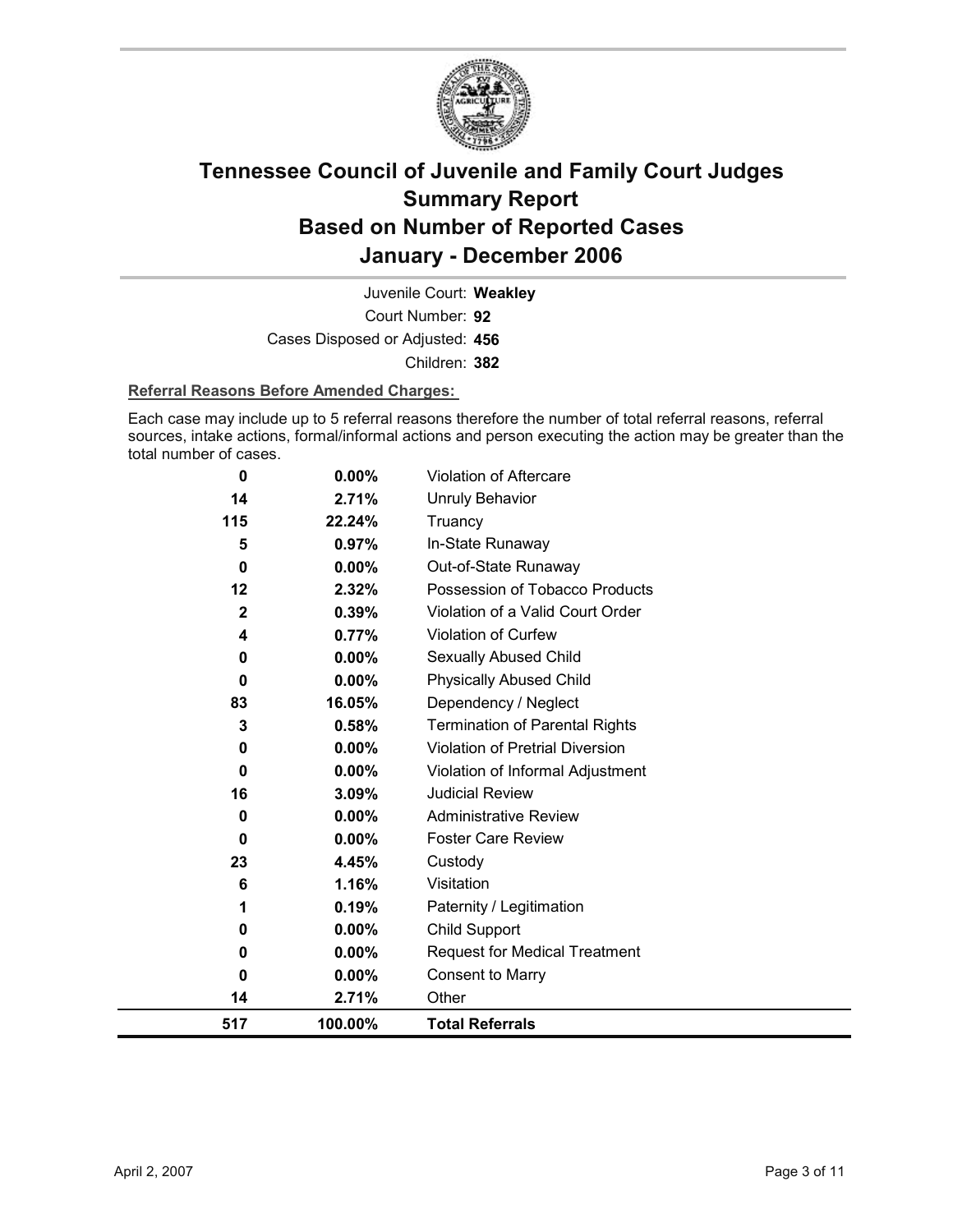

| Juvenile Court: Weakley         |          |                                   |  |
|---------------------------------|----------|-----------------------------------|--|
| Court Number: 92                |          |                                   |  |
| Cases Disposed or Adjusted: 456 |          |                                   |  |
|                                 |          | Children: 382                     |  |
| <b>Referral Sources: 1</b>      |          |                                   |  |
| 244                             | 47.20%   | <b>Law Enforcement</b>            |  |
| 27                              | 5.22%    | Parents                           |  |
| 9                               | 1.74%    | Relatives                         |  |
| 4                               | 0.77%    | Self                              |  |
| 120                             | 23.21%   | School                            |  |
| $\bf{0}$                        | $0.00\%$ | <b>CSA</b>                        |  |
| 99                              | 19.15%   | <b>DCS</b>                        |  |
| 0                               | 0.00%    | Other State Department            |  |
| $\mathbf 0$                     | 0.00%    | <b>District Attorney's Office</b> |  |
| $\overline{7}$                  | 1.35%    | <b>Court Staff</b>                |  |
| 0                               | 0.00%    | Social Agency                     |  |
| 0                               | 0.00%    | <b>Other Court</b>                |  |
| 4                               | 0.77%    | Victim                            |  |
| 0                               | $0.00\%$ | Child & Parent                    |  |
| 0                               | 0.00%    | Hospital                          |  |
| 0                               | 0.00%    | Unknown                           |  |
| 3                               | 0.58%    | Other                             |  |
| 517                             | 100.00%  | <b>Total Referral Sources</b>     |  |
|                                 |          |                                   |  |

### **Age of Child at Referral: 2**

| 382 | 100.00%  | <b>Total Child Count</b> |  |
|-----|----------|--------------------------|--|
| 0   | $0.00\%$ | Unknown / Not Reported   |  |
| 0   | $0.00\%$ | Ages 19 and Over         |  |
| 69  | 18.06%   | Ages 17 through 18       |  |
| 95  | 24.87%   | Ages 15 through 16       |  |
| 48  | 12.57%   | Ages 13 through 14       |  |
| 21  | 5.50%    | Ages 11 through 12       |  |
| 149 | 39.01%   | Ages 10 and Under        |  |
|     |          |                          |  |

 $1$  If different than number of Referral Reasons (517), verify accuracy of your court's data.

<sup>2</sup> One child could be counted in multiple categories, verify accuracy of your court's data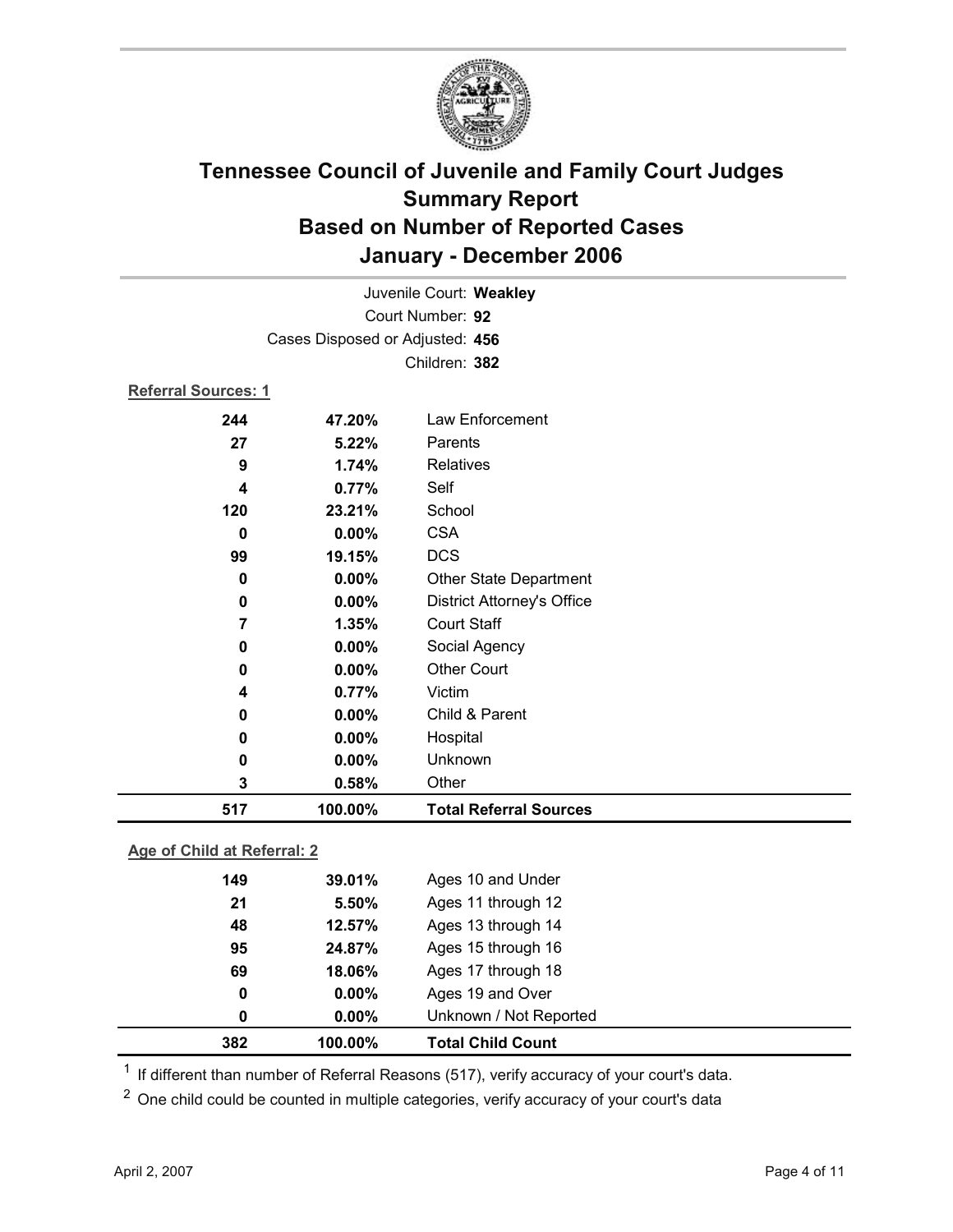

| Juvenile Court: Weakley                 |                                 |                          |  |  |
|-----------------------------------------|---------------------------------|--------------------------|--|--|
| Court Number: 92                        |                                 |                          |  |  |
|                                         | Cases Disposed or Adjusted: 456 |                          |  |  |
|                                         |                                 | Children: 382            |  |  |
| Sex of Child: 1                         |                                 |                          |  |  |
| 238                                     | 62.30%                          | Male                     |  |  |
| 144                                     | 37.70%                          | Female                   |  |  |
| $\mathbf 0$                             | 0.00%                           | Unknown                  |  |  |
| 382                                     | 100.00%                         | <b>Total Child Count</b> |  |  |
| Race of Child: 1                        |                                 |                          |  |  |
| 326                                     | 85.34%                          | White                    |  |  |
| 44                                      | 11.52%                          | African American         |  |  |
| $\mathbf 0$                             | 0.00%                           | <b>Native American</b>   |  |  |
| $\mathbf 0$                             | 0.00%                           | Asian                    |  |  |
| 8                                       | 2.09%                           | Mixed                    |  |  |
| $\overline{\mathbf{4}}$                 | 1.05%                           | Unknown                  |  |  |
| 382                                     | 100.00%                         | <b>Total Child Count</b> |  |  |
| <b>Hispanic Origin: 1</b>               |                                 |                          |  |  |
| 12                                      | 3.14%                           | Yes                      |  |  |
| 351                                     | 91.88%                          | <b>No</b>                |  |  |
| 19                                      | 4.97%                           | Unknown                  |  |  |
| 382                                     | 100.00%                         | <b>Total Child Count</b> |  |  |
| <b>School Enrollment of Children: 1</b> |                                 |                          |  |  |
| 310                                     | 81.15%                          | Yes                      |  |  |
| 49                                      | 12.83%                          | <b>No</b>                |  |  |
| 23                                      | 6.02%                           | Unknown                  |  |  |
| 382                                     | 100.00%                         | <b>Total Child Count</b> |  |  |

 $1$  One child could be counted in multiple categories, verify accuracy of your court's data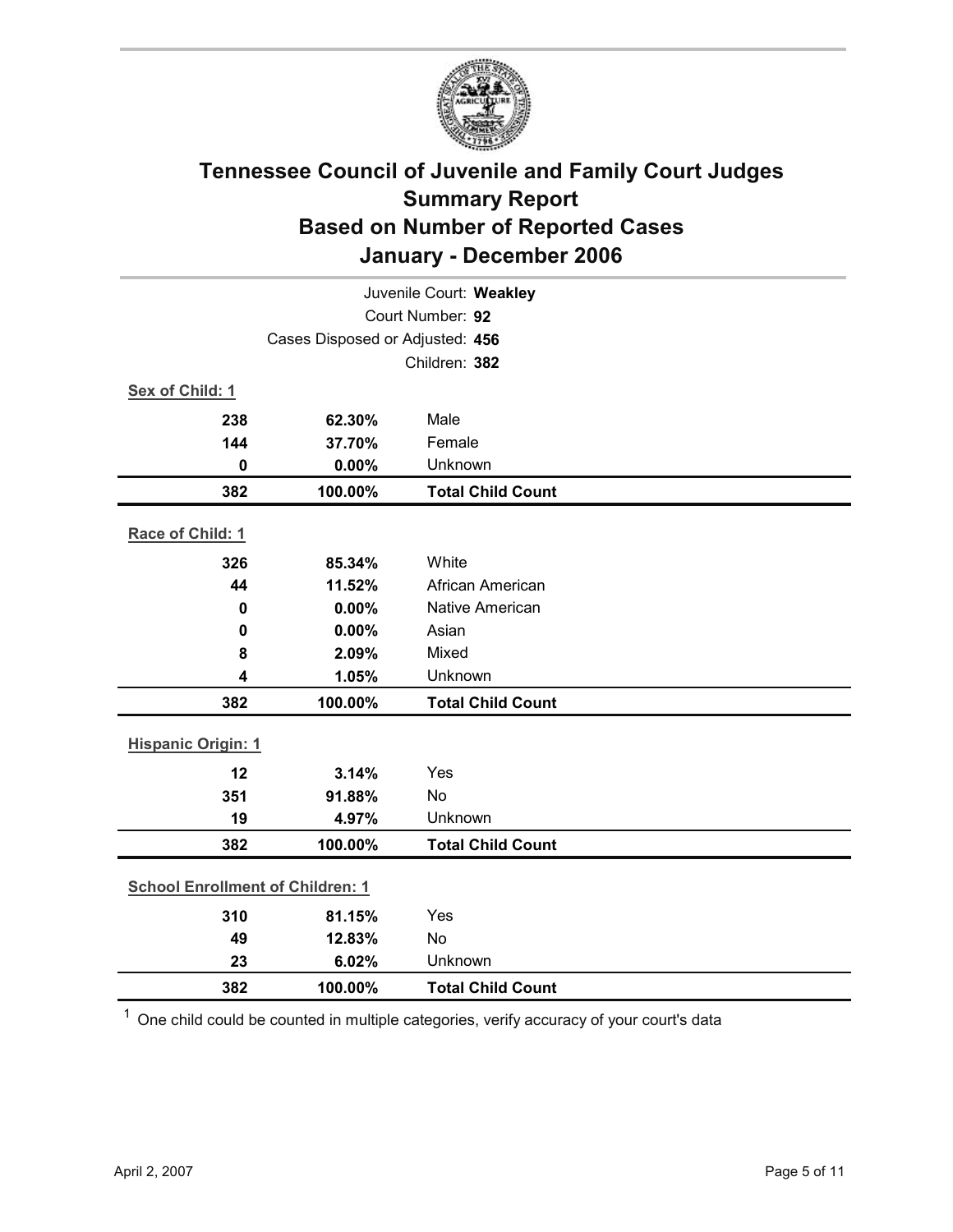

Court Number: **92** Juvenile Court: **Weakley** Cases Disposed or Adjusted: **456** Children: **382**

**Living Arrangement of Child at Time of Referral: 1**

| 382 | 100.00%  | <b>Total Child Count</b>     |
|-----|----------|------------------------------|
| 2   | 0.52%    | Other                        |
| 6   | 1.57%    | Unknown                      |
| 1   | 0.26%    | Independent                  |
| 0   | $0.00\%$ | In an Institution            |
| 0   | $0.00\%$ | In a Residential Center      |
| 0   | $0.00\%$ | In a Group Home              |
| 7   | 1.83%    | <b>With Foster Family</b>    |
| 0   | $0.00\%$ | <b>With Adoptive Parents</b> |
| 29  | 7.59%    | <b>With Relatives</b>        |
| 42  | 10.99%   | <b>With Father</b>           |
| 193 | 50.52%   | With Mother                  |
| 11  | 2.88%    | With Mother and Stepfather   |
| 7   | $1.83\%$ | With Father and Stepmother   |
| 84  | 21.99%   | With Both Biological Parents |
|     |          |                              |

### **Type of Detention: 2**

| 456          | 100.00%  | <b>Total Detention Count</b> |  |
|--------------|----------|------------------------------|--|
| 0            | $0.00\%$ | Other                        |  |
| 442          | 96.93%   | Does Not Apply               |  |
| 0            | $0.00\%$ | <b>Unknown</b>               |  |
| 3            | 0.66%    | <b>Psychiatric Hospital</b>  |  |
| 0            | $0.00\%$ | Jail - No Separation         |  |
| 0            | $0.00\%$ | Jail - Partial Separation    |  |
| 0            | $0.00\%$ | Jail - Complete Separation   |  |
| 9            | 1.97%    | Juvenile Detention Facility  |  |
| $\mathbf{2}$ | 0.44%    | Non-Secure Placement         |  |
|              |          |                              |  |

 $<sup>1</sup>$  One child could be counted in multiple categories, verify accuracy of your court's data</sup>

 $2$  If different than number of Cases (456) verify accuracy of your court's data.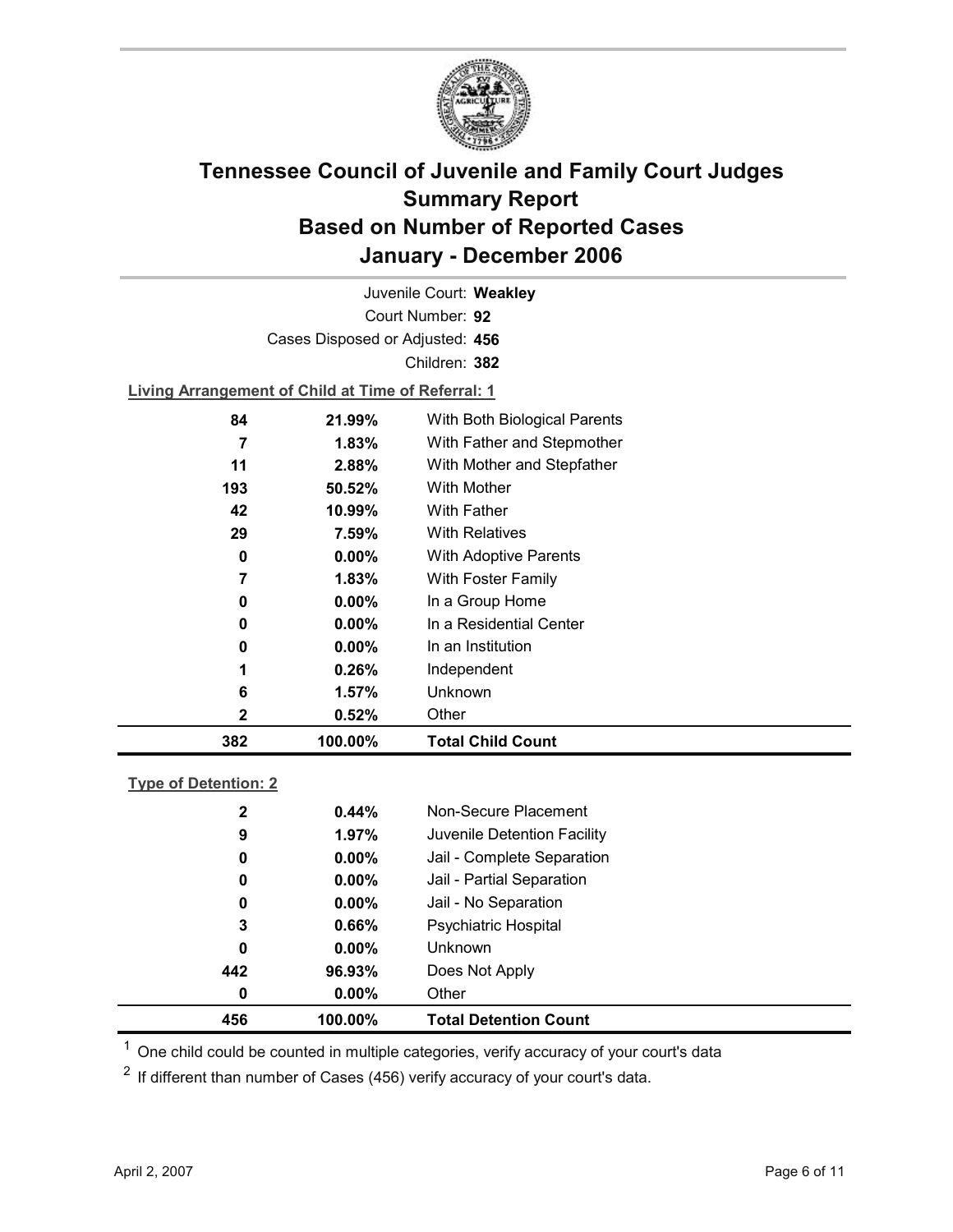

| Juvenile Court: Weakley  |                                                    |                                            |  |  |
|--------------------------|----------------------------------------------------|--------------------------------------------|--|--|
|                          | Court Number: 92                                   |                                            |  |  |
|                          | Cases Disposed or Adjusted: 456                    |                                            |  |  |
|                          |                                                    | Children: 382                              |  |  |
|                          | <b>Placement After Secure Detention Hearing: 1</b> |                                            |  |  |
| 1                        | 0.22%                                              | Returned to Prior Living Arrangement       |  |  |
| $\mathbf{2}$             | $0.44\%$                                           | Juvenile Detention Facility                |  |  |
| 0                        | 0.00%                                              | Jail                                       |  |  |
| 0                        | 0.00%                                              | Shelter / Group Home                       |  |  |
| 0                        | $0.00\%$                                           | <b>Foster Family Home</b>                  |  |  |
| 1                        | 0.22%                                              | Psychiatric Hospital                       |  |  |
| $\mathbf{2}$             | 0.44%                                              | Unknown / Not Reported                     |  |  |
| 450                      | 98.68%                                             | Does Not Apply                             |  |  |
| 0                        | 0.00%                                              | Other                                      |  |  |
| 456                      | 100.00%                                            | <b>Total Placement Count</b>               |  |  |
| <b>Intake Actions: 2</b> |                                                    |                                            |  |  |
|                          | 88.59%                                             | <b>Petition Filed</b>                      |  |  |
| 458<br>3                 | 0.58%                                              | <b>Motion Filed</b>                        |  |  |
| 13                       | 2.51%                                              | <b>Citation Processed</b>                  |  |  |
| 0                        |                                                    |                                            |  |  |
|                          |                                                    |                                            |  |  |
|                          | 0.00%                                              | Notification of Paternity Processed        |  |  |
| 13                       | 2.51%                                              | Scheduling of Judicial Review              |  |  |
| 0                        | $0.00\%$                                           | <b>Scheduling of Administrative Review</b> |  |  |
| 1                        | 0.19%                                              | Scheduling of Foster Care Review           |  |  |
| 0                        | 0.00%                                              | Unknown                                    |  |  |
| 1                        | 0.19%                                              | Does Not Apply                             |  |  |
| 28<br>517                | 5.42%<br>100.00%                                   | Other<br><b>Total Intake Count</b>         |  |  |

 $1$  If different than number of Cases (456) verify accuracy of your court's data.

 $2$  If different than number of Referral Reasons (517), verify accuracy of your court's data.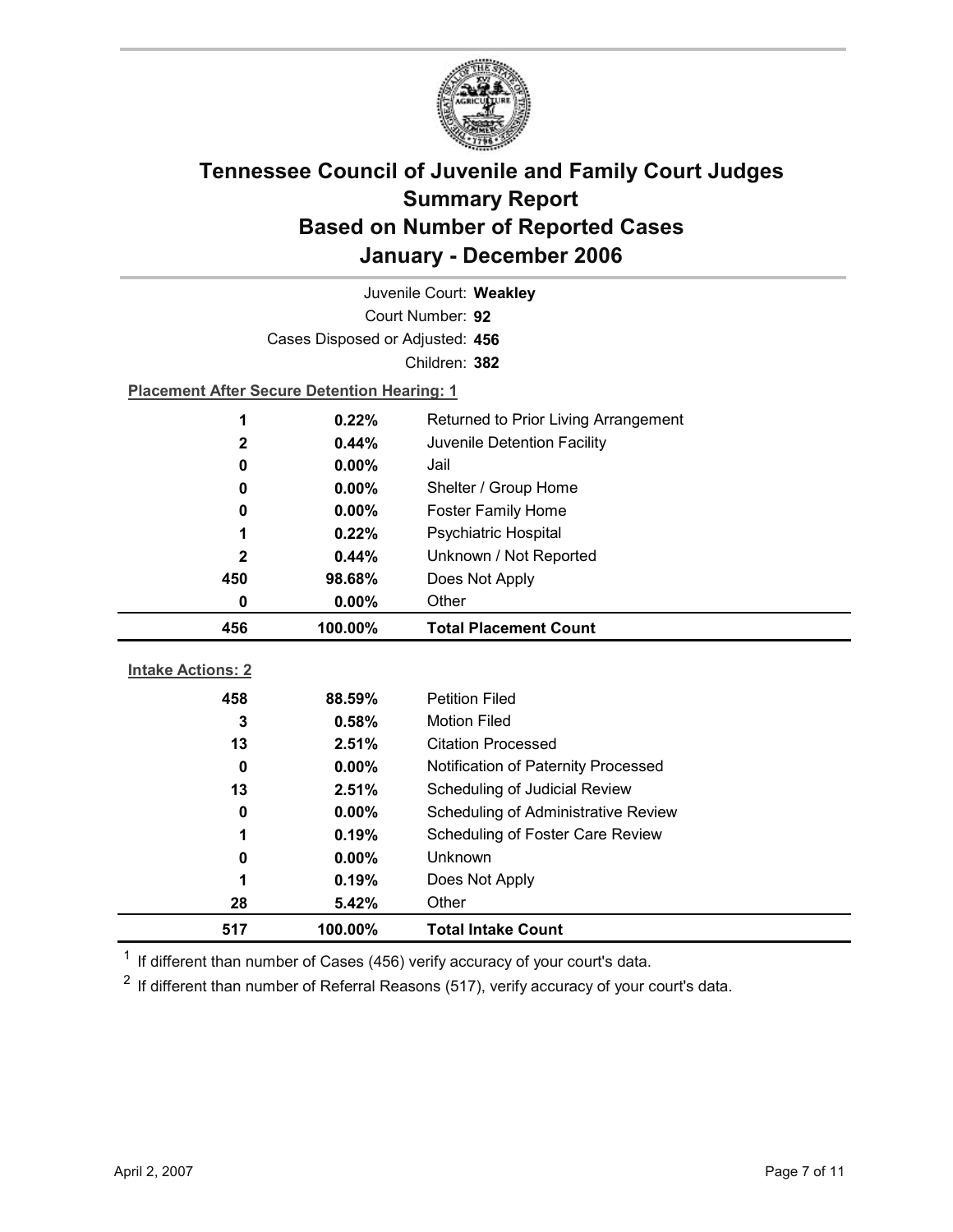

Court Number: **92** Juvenile Court: **Weakley** Cases Disposed or Adjusted: **456** Children: **382**

### **Last Grade Completed by Child: 1**

| 0.00%                                            | Too Young for School         |                          |
|--------------------------------------------------|------------------------------|--------------------------|
| 0.00%                                            | Preschool                    |                          |
| 3.66%                                            | Kindergarten                 |                          |
| 4.19%                                            | 1st Grade                    |                          |
| 4.97%                                            | 2nd Grade                    |                          |
| 3.93%                                            | 3rd Grade                    |                          |
| 1.83%                                            | 4th Grade                    |                          |
| 1.05%                                            | 5th Grade                    |                          |
| 2.36%                                            | 6th Grade                    |                          |
| 5.50%                                            | 7th Grade                    |                          |
| 6.28%                                            | 8th Grade                    |                          |
| 10.47%                                           | 9th Grade                    |                          |
| 11.26%                                           | 10th Grade                   |                          |
| 6.02%                                            | 11th Grade                   |                          |
| 4.97%                                            | 12th Grade                   |                          |
| 0.00%                                            | Non-Graded Special Ed        |                          |
| 0.79%                                            | <b>GED</b>                   |                          |
| 0.26%                                            | Graduated                    |                          |
| 13.35%                                           | <b>Never Attended School</b> |                          |
| 18.59%                                           | Unknown                      |                          |
| 0.52%                                            | Other                        |                          |
|                                                  |                              |                          |
| 100.00%                                          |                              |                          |
|                                                  |                              |                          |
| <b>Enrolled in Special Education: 1</b><br>3.93% | Yes                          |                          |
|                                                  |                              | <b>Total Child Count</b> |

 $1$  One child could be counted in multiple categories, verify accuracy of your court's data

**382 100.00% Total Child Count**

**206 53.93%** Unknown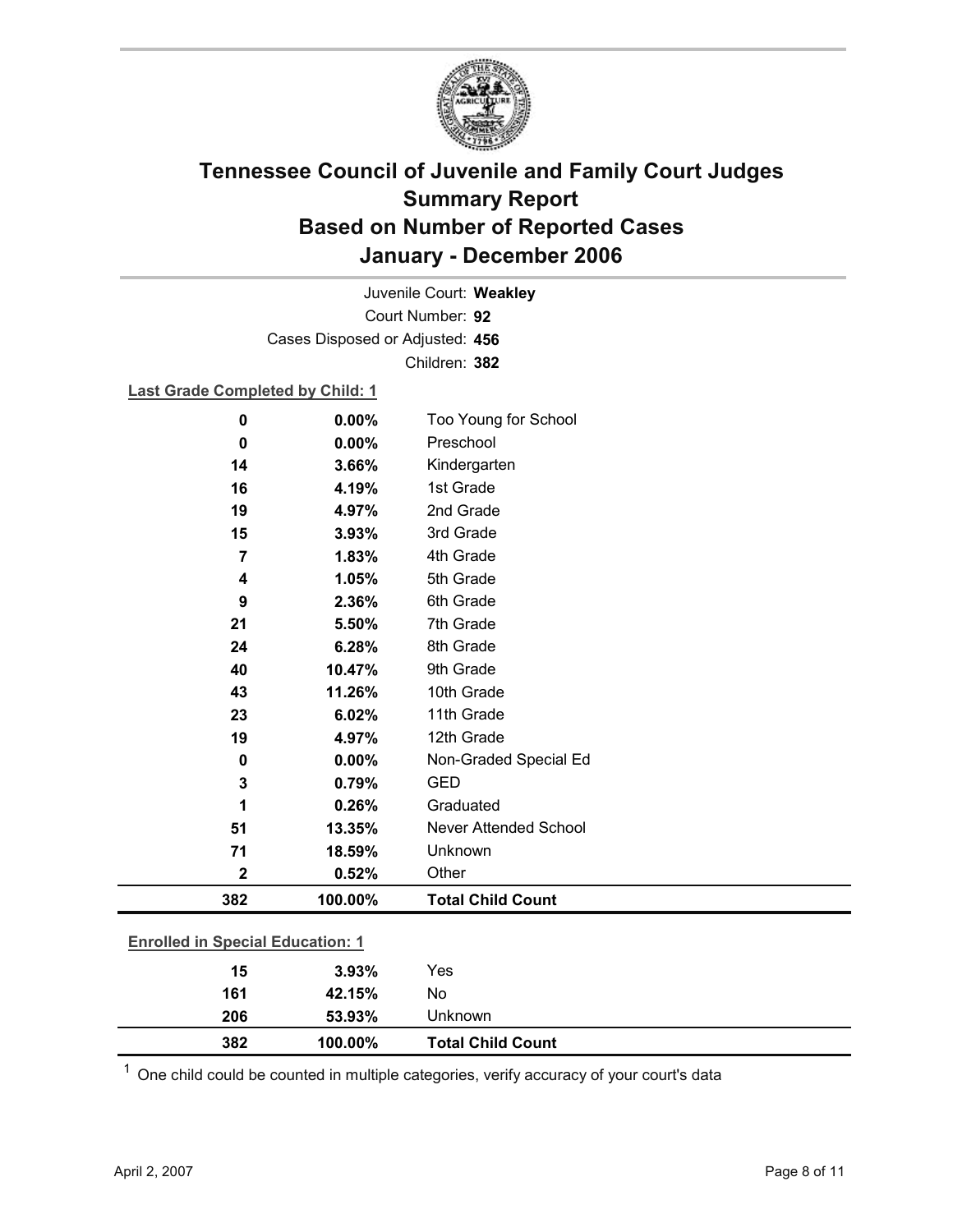

|                              | Juvenile Court: Weakley         |                           |  |
|------------------------------|---------------------------------|---------------------------|--|
|                              | Court Number: 92                |                           |  |
|                              | Cases Disposed or Adjusted: 456 |                           |  |
|                              | Children: 382                   |                           |  |
| <b>Action Executed By: 1</b> |                                 |                           |  |
| 409                          | 79.11%                          | Judge                     |  |
| 1                            | 0.19%                           | Referee                   |  |
| 106                          | 20.50%                          | <b>YSO</b>                |  |
| 1                            | 0.19%                           | Other                     |  |
| 0                            | $0.00\%$                        | Unknown / Not Reported    |  |
| 517                          | 100.00%                         | <b>Total Action Count</b> |  |

### **Formal / Informal Actions: 1**

| 517          | 100.00%  | <b>Total Action Count</b>                      |
|--------------|----------|------------------------------------------------|
| 0            | $0.00\%$ | Unknown / Not Reported                         |
| 0            | $0.00\%$ | Other                                          |
| $\mathbf{2}$ | 0.39%    | Case Held Open                                 |
| 18           | 3.48%    | <b>Review Concluded</b>                        |
| 28           | 5.42%    | <b>Special Proceeding</b>                      |
| 0            | $0.00\%$ | Charges Cleared by Transfer to Adult Court     |
| $\mathbf{2}$ | 0.39%    | <b>Transfer to Adult Court Hearing</b>         |
| 3            | 0.58%    | <b>Pretrial Diversion</b>                      |
| $112$        | 21.66%   | Informal Adjustment                            |
| 0            | $0.00\%$ | <b>Complaint Substantiated Mentally III</b>    |
| 0            | $0.00\%$ | <b>Complaint Substantiated Abused</b>          |
| 76           | 14.70%   | Complaint Substantiated Dependent / Neglected  |
| 83           | 16.05%   | <b>Complaint Substantiated Status Offender</b> |
| 131          | 25.34%   | <b>Complaint Substantiated Delinquent</b>      |
| $\mathbf{2}$ | 0.39%    | Retired / Nolle Prosequi                       |
| 60           | 11.61%   | Dismissed                                      |
|              |          |                                                |

 $1$  If different than number of Referral Reasons (517), verify accuracy of your court's data.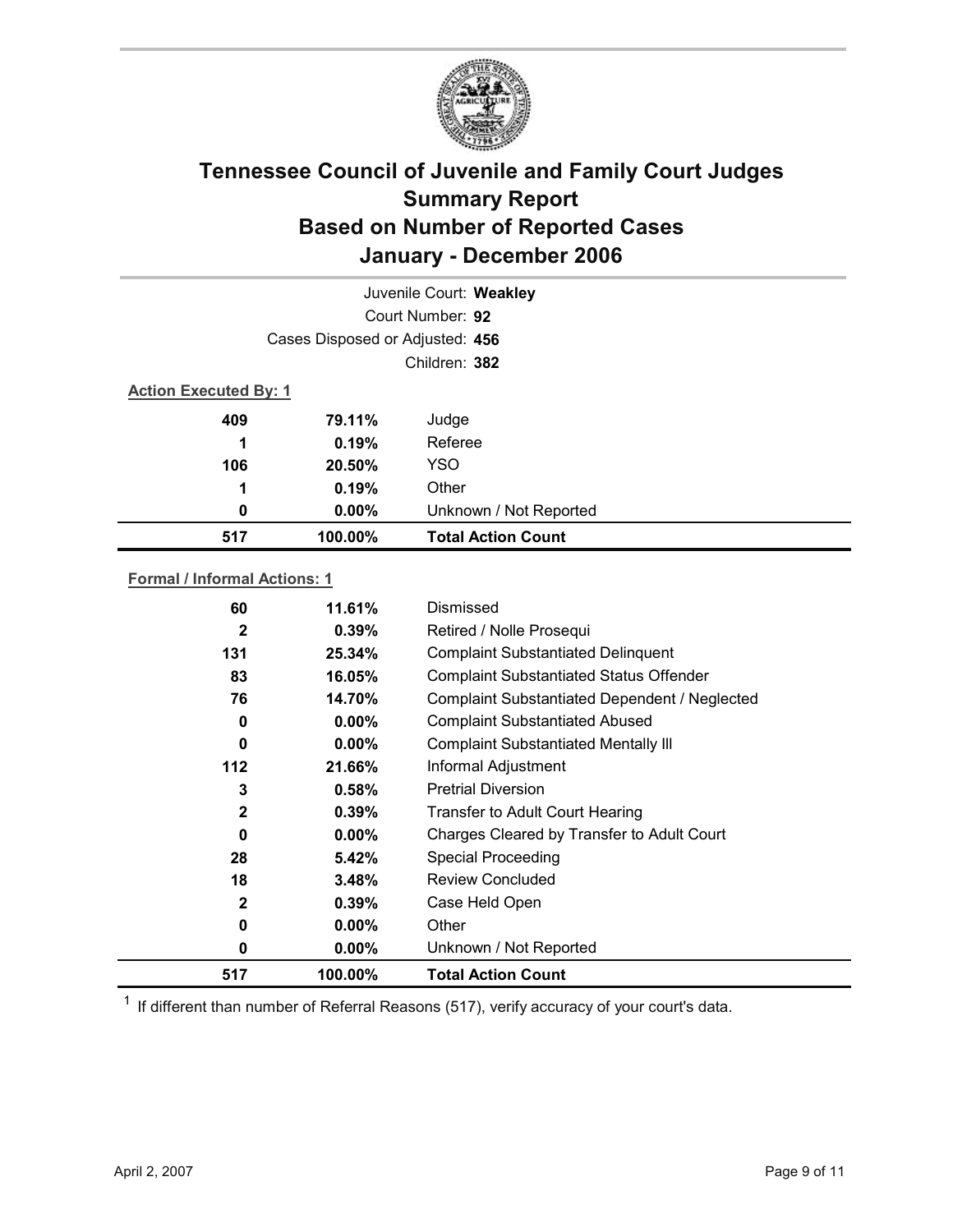

|                                 |          | Juvenile Court: Weakley                               |  |
|---------------------------------|----------|-------------------------------------------------------|--|
|                                 |          | Court Number: 92                                      |  |
| Cases Disposed or Adjusted: 456 |          |                                                       |  |
|                                 |          | Children: 382                                         |  |
| <b>Case Outcomes:</b>           |          | There can be multiple outcomes for one child or case. |  |
| 71                              | 7.51%    | Case Dismissed                                        |  |
| 8                               | 0.85%    | Case Retired or Nolle Prosequi                        |  |
| 166                             | 17.57%   | Warned / Counseled                                    |  |
| $\mathbf{2}$                    | 0.21%    | Held Open For Review                                  |  |
| 93                              | 9.84%    | Supervision / Probation to Juvenile Court             |  |
| 12                              | 1.27%    | <b>Probation to Parents</b>                           |  |
| 1                               | 0.11%    | Referral to Another Entity for Supervision / Service  |  |
| 17                              | $1.80\%$ | Referred for Mental Health Counseling                 |  |
| 20                              | 2.12%    | Referred for Alcohol and Drug Counseling              |  |
| 11                              | 1.16%    | Referred to Alternative School                        |  |
| 0                               | $0.00\%$ | Referred to Private Child Agency                      |  |
| 2                               | 0.21%    | Referred to Defensive Driving School                  |  |
| 13                              | 1.38%    | Referred to Alcohol Safety School                     |  |
| 0                               | $0.00\%$ | Referred to Juvenile Court Education-Based Program    |  |
| 4                               | 0.42%    | Driver's License Held Informally                      |  |
| 0                               | $0.00\%$ | <b>Voluntary Placement with DMHMR</b>                 |  |
| 0                               | $0.00\%$ | <b>Private Mental Health Placement</b>                |  |
| 0                               | $0.00\%$ | <b>Private MR Placement</b>                           |  |
| 0                               | $0.00\%$ | Placement with City/County Agency/Facility            |  |
| 48                              | 5.08%    | Placement with Relative / Other Individual            |  |
| 37                              | $3.92\%$ | Fine                                                  |  |
| 22                              | $2.33\%$ | <b>Public Service</b>                                 |  |
| 24                              | 2.54%    | Restitution                                           |  |
| 0                               | $0.00\%$ | Runaway Returned                                      |  |
| 8                               | 0.85%    | No Contact Order                                      |  |
| 1                               | 0.11%    | Injunction Other than No Contact Order                |  |
| 26                              | 2.75%    | <b>House Arrest</b>                                   |  |
| 1                               | 0.11%    | <b>Court Defined Curfew</b>                           |  |
| 0                               | $0.00\%$ | Dismissed from Informal Adjustment                    |  |
| 0                               | $0.00\%$ | <b>Dismissed from Pretrial Diversion</b>              |  |
| 0                               | $0.00\%$ | Released from Probation                               |  |
| $\mathbf 2$                     | 0.21%    | <b>Transferred to Adult Court</b>                     |  |
| 0                               | $0.00\%$ | <b>DMHMR Involuntary Commitment</b>                   |  |